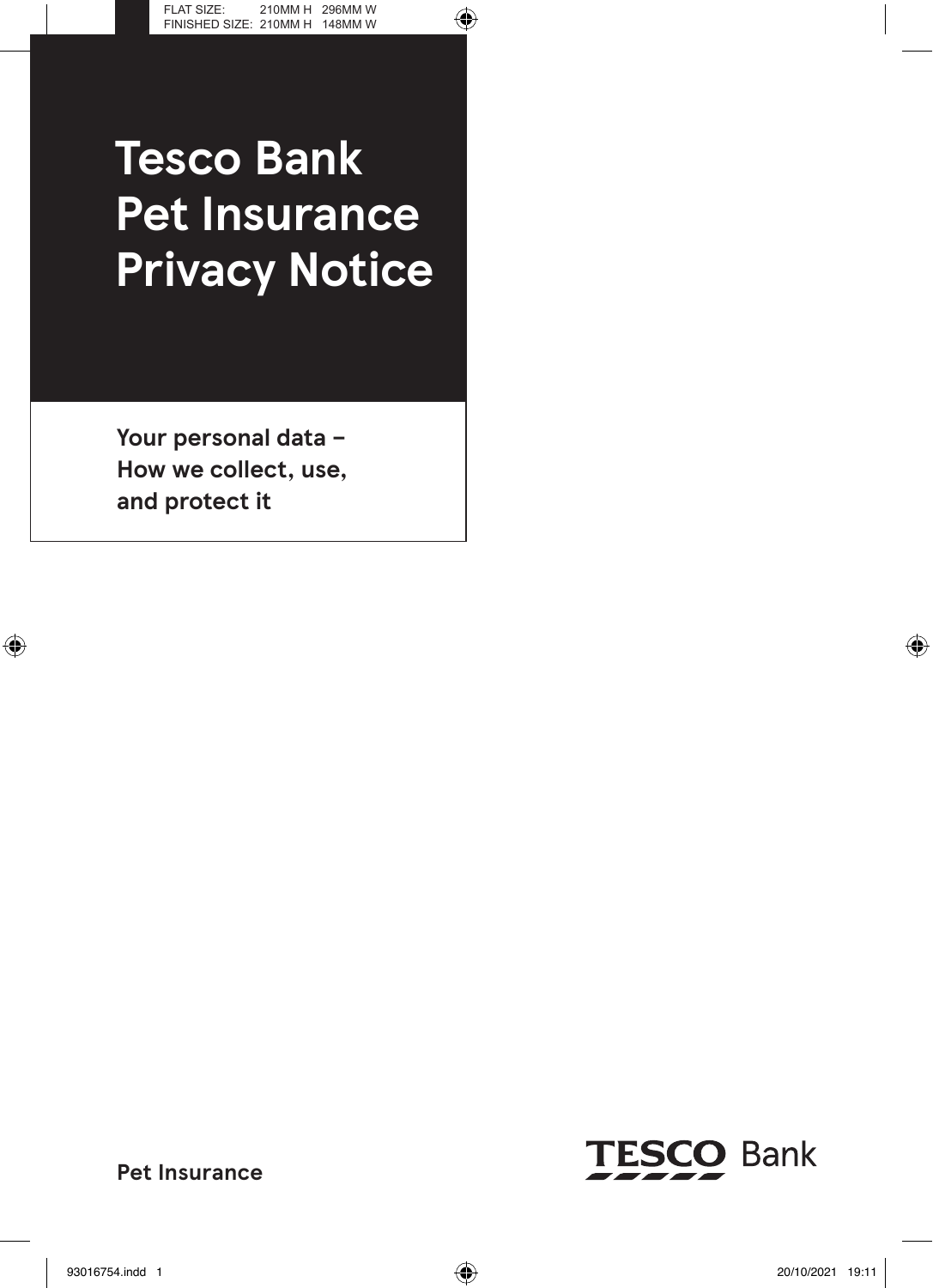# **Contents**

# **Page**

| Contents                                                                      | 1              |
|-------------------------------------------------------------------------------|----------------|
| Introduction                                                                  | $\overline{2}$ |
| Tesco Bank Privacy Notice - What sort of data does Tesco Bank hold about you? | 3              |
| What about insured persons?                                                   | 3              |
| How does Tesco Bank use your personal data?                                   | $\overline{4}$ |
| Will Tesco Bank send me marketing information?                                | $\overline{4}$ |
| How Tesco Bank and Clubcard work together                                     | 5              |
| Who do Tesco Bank share your personal data with?                              | 6              |
| How does Tesco Bank handle sensitive personal data?                           | $\overline{7}$ |
| How does Tesco Bank use your personal data to contact you?                    | $\overline{7}$ |
| Sending your personal data to other countries                                 | 7              |
| How long does Tesco Bank keep your personal data for?                         | $\overline{7}$ |
| What happens if Tesco Bank changes how we use your personal data?             | 8              |
| Your rights                                                                   | 8              |
| Royal & Sun Alliance (RSA) Privacy Notice                                     | 10             |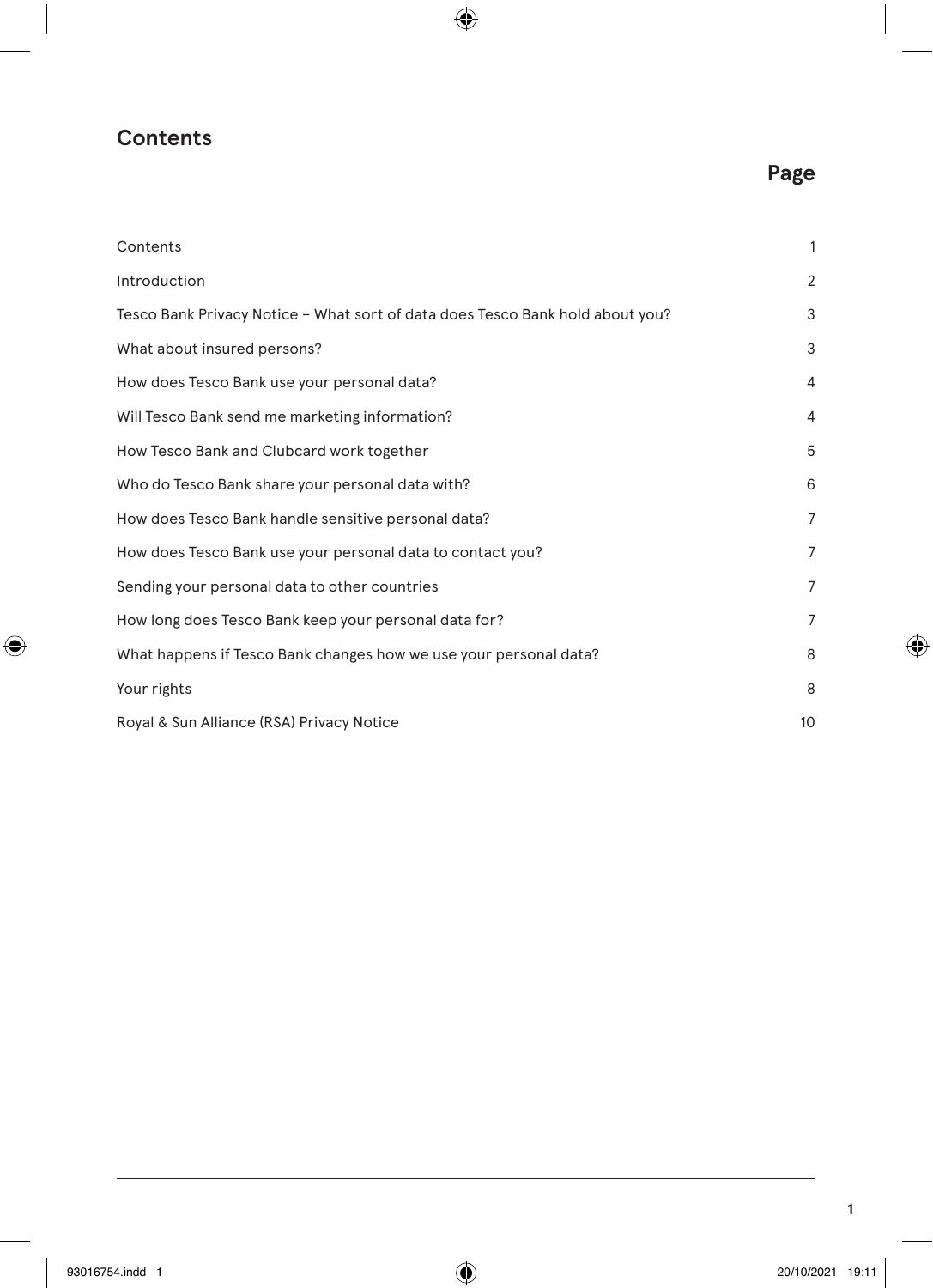# **Introduction**

### **Your personal data: How we collect, use, and protect it. (Our 'Privacy Notice')**

It is very important to us that all our customers trust us to handle their personal data responsibly. We have written this document to explain clearly how we collect, use and protect your personal data. In particular, it explains things like:

- why we need your personal data for certain things
- how we share your personal data with others
- your rights under data protection laws

### **What the law says about handling personal data**

The personal data protection laws control how we use your personal data, for example, we must be transparent about how we collect and use your personal data. They also grant you rights, such as the right to access the personal data that we hold about you (see section 'Your rights').

### **Who we are referring to when we say 'we', 'us', and 'our' in this Privacy Notice**

Tesco Personal Finance (trading as Tesco Bank) acts as an intermediary for this policy. The policy is arranged, administered and underwritten by Royal & Sun Alliance (RSA) Insurance Ltd This Privacy Notice is split into two parts and explains how we (Tesco Personal Finance plc, trading as Tesco Bank and part of the Tesco Group (**www.tescoplc.com/about-us/**)) and Royal & Sun Alliance Insurance Ltd (trading as RSA and part of the RSA group of companies) use your personal data. In The Tesco Bank Privacy Notice, "we", "us" and "our" refers to Tesco Bank. In the RSA Privacy Notice we", "us" and "our" refers to refers to RSA, the RSA Group of companies unless otherwise stated.

For the purposes of the personal data protection laws, we are separately responsible for the personal data we process about you.

### **Who this document applies to when we talk about 'you'**

This Privacy Notice applies to everyone covered under your policy. It also applies to anyone you have nominated to act on your behalf, and anyone who pays your premium. Please make sure that they have seen this notice, and that you have their permission before giving us any personal data about them.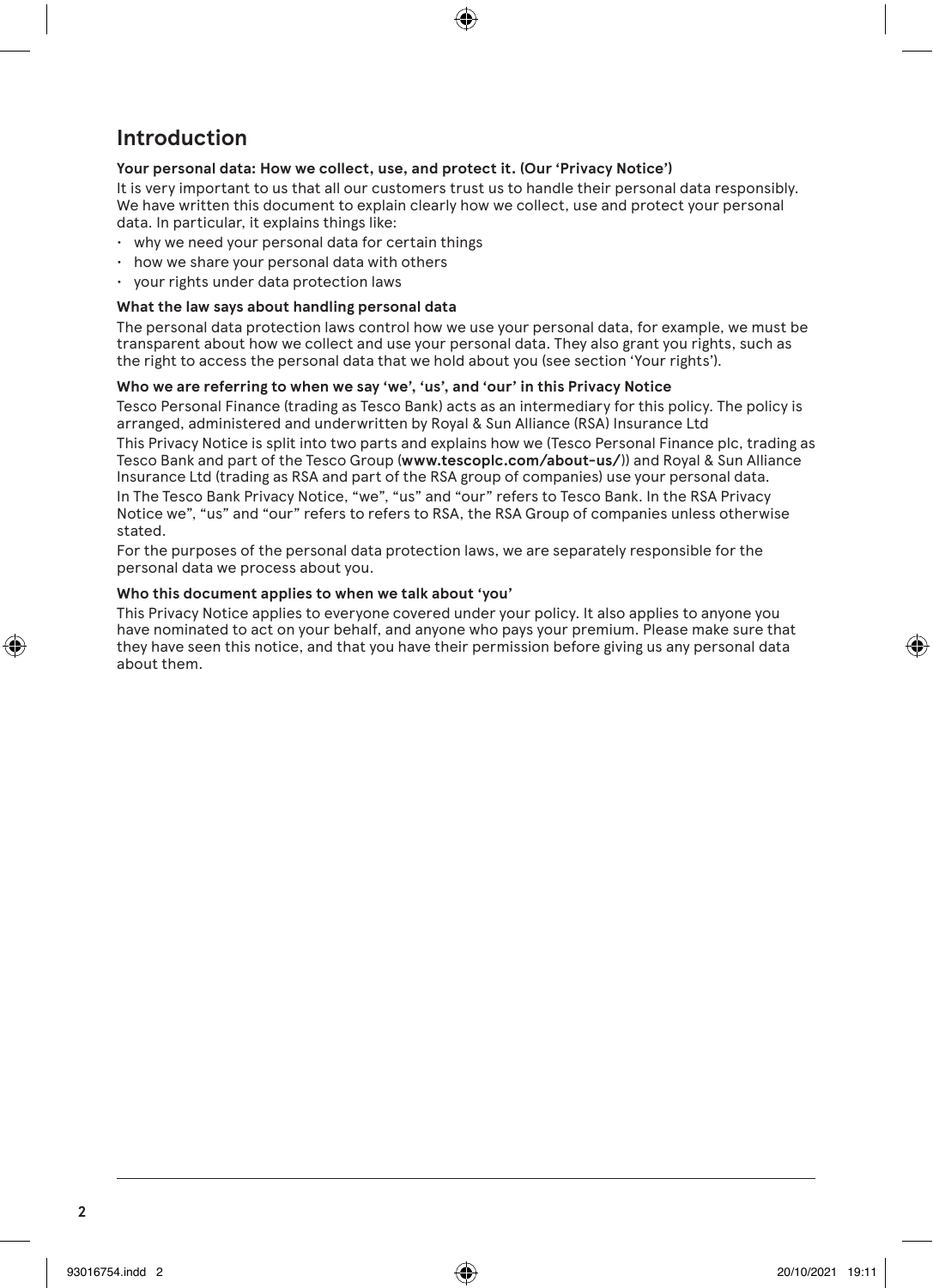# **Tesco Bank Privacy Notice – What sort of data does Tesco Bank hold about you?**

### **What the law says about processing**

The law requires us to tell you how we process your personal data. "Processing" is a legal term but means anything we do with your personal data, such as collecting, gathering, obtaining, administering, adapting, keeping and deleting your personal data.

### **We collect and keep data about you**

This includes the personal data you give via our website or over the phone when you apply, request a quotation and throughout your time as a Tesco Bank customer (this includes personal data you may store in the 'save and retrieve' function before you submit a quote and information you submit indirectly, via price comparison websites). It also includes personal data you give us any time you write to us or contact us electronically.

### **We keep data about your policies**

This includes transactions and payments you make and receive.

### **We may also gather other data about you**

We may also obtain and combine data about you from other places, such as the wider Tesco Group and publicly available resources, such as the electoral register and the internet.

We do this so we can make sure the personal data we hold about you is accurate, to perform checks, and make you offers.

### **We will keep and use personal data about other people connected to your products**

This includes anybody insured under your policy or paying your premiums.

We will also keep any personal data you give us about anyone nominated to act on your behalf.

(This is for the security questions they need to answer before they can change anything on your policy).

### **More information about the times we collect personal data about you**

When you call us we monitor and record calls to and from our customer service centres to improve our service and to prevent and detect fraud.

When you contact us electronically (e.g. by email or Internet), we may collect an electronic identifier, such as your internet protocol address.

When you visit our website when you browse our website, we collect data about your browsing habits using cookies. For more information about how we use cookies, please see our cookies policy at **www.tescobank.com/help/privacy-and-cookies.**

### **We will only ask for necessary personal data unless we tell you otherwise**

We will ask for personal data that is essential for us to know so that we can provide our products or services to you. If we ask for personal data that is not essential, we will explain why and tell you the consequences if you do not provide us with the personal data.

# **What about insured persons?**

### **We keep data that you give to us about insured persons**

We will keep and use personal data you provide to us about people that are covered by our insurance policies.

### **You must have permission to share someone else's personal data with us**

If you want to give us details about other people who are covered by insurance, you must make sure you have shared the relevant information from this notice with them. You must also make sure you have their permission before you:

- give us any personal data about them
- make decisions on their behalf about how we keep and use their personal data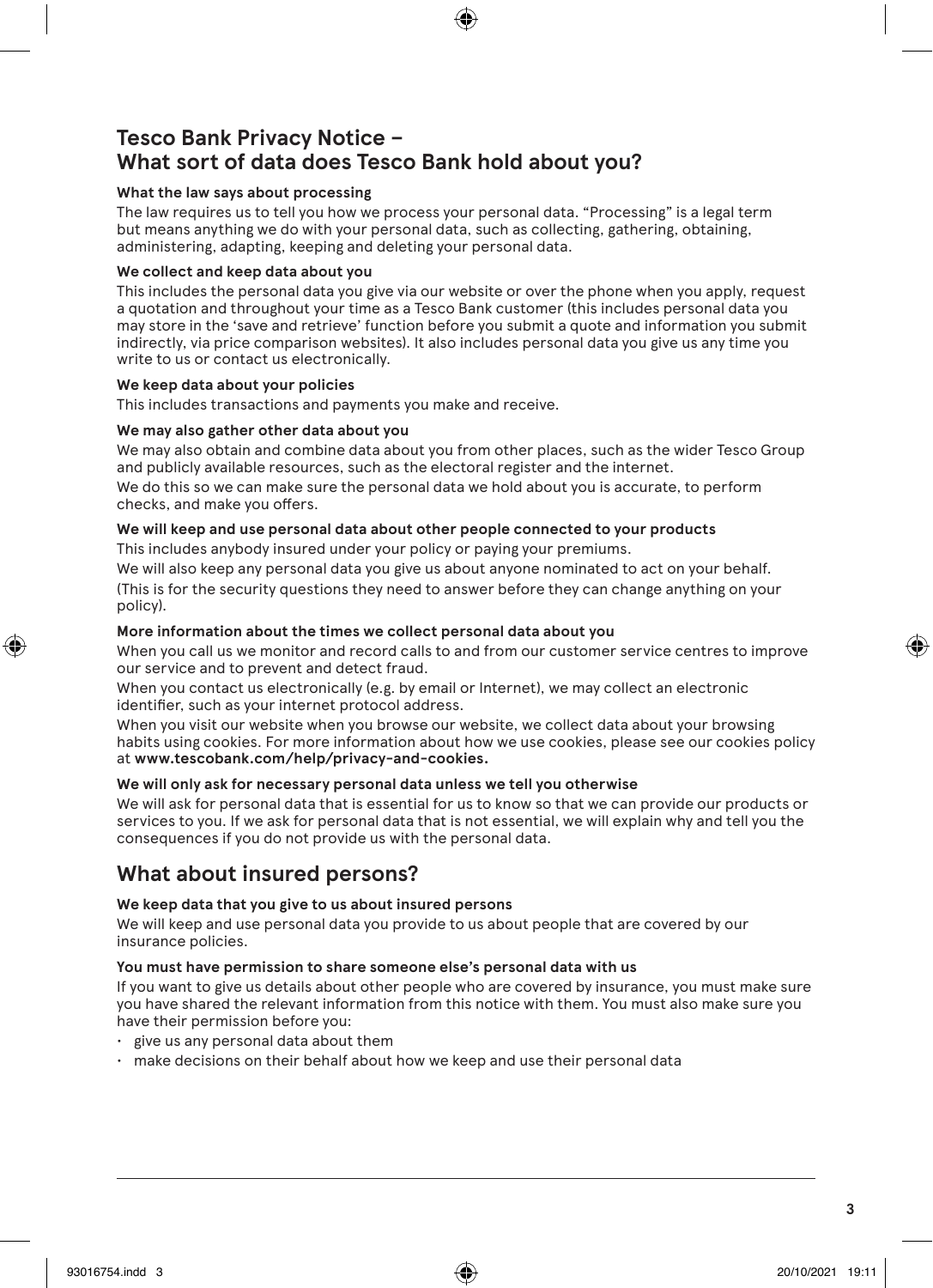# **How does Tesco Bank use your personal data?**

### Necessary uses – providing our products and services

### **We use your personal data to provide our services to you**

To provide our services to you we will need to use your personal data, and personal data relating to insured persons and anyone else whose personal data is connected with providing a particular product or service.

We will need to use this personal data at all stages of our relationship with you, including:

- when you request a quotation
- $\cdot$  when you take out a product or service or require to use a service
- during the time we have a relationship with you
- and for a period of time afterwards
- The way we use the personal data about you and others include:
- maintaining and updating your policy
- awarding Clubcard points

### **It is necessary that we are able to use your personal data in this way**

We can only provide our products or services if we can use your personal data in this way. The law says we must ask for certain mandatory information, and make certain checks. Also, if you want to apply for our products or services, you must provide us with mandatory information.

### **We also use your personal data for other 'legitimate business interests'**

These are other uses allowed by law which are necessary to enable us to provide the products and services. These include:

- managing and operating our business
- improving our business (see below)

### **We may use your personal data to improve our business**

The law allows us to use your personal data in reasonable ways to help us improve our business.

The ways we might use your personal data to improve our business are to:

- understand customers' needs and requirements
- develop and test products and services
- carry out research and analysis on our products and services

When we use your personal data to improve our business, we always make sure we keep the amount of data we collect and use to an absolute minimum.

# **Will Tesco Bank send me marketing information?**

### **We may use your personal data to tailor marketing to you**

We do this so we can tell you about things we think you would like to know about.

We may send marketing by post, telephone, text, email and other electronic means.

We may also provide tailored marketing to you in other places, such as at the tills when you shop at Tesco.

We will only ever send you information about things we think are relevant to you.

Some tailored marketing needs your agreement before we can send it to you; we will only send you this type of marketing with your permission.

### Learning more about you and tailoring things for you

### **Using your personal data to help us understand more about you**

We may look at your Clubcard data in different ways; to help us understand more about you and people like you. We call this 'profiling'. See the 'How Tesco Bank and Clubcard work together' section for more information.

When you take part in competitions, surveys or promotions we will collect and keep information such as your answers, feedback and contributions to questionnaires.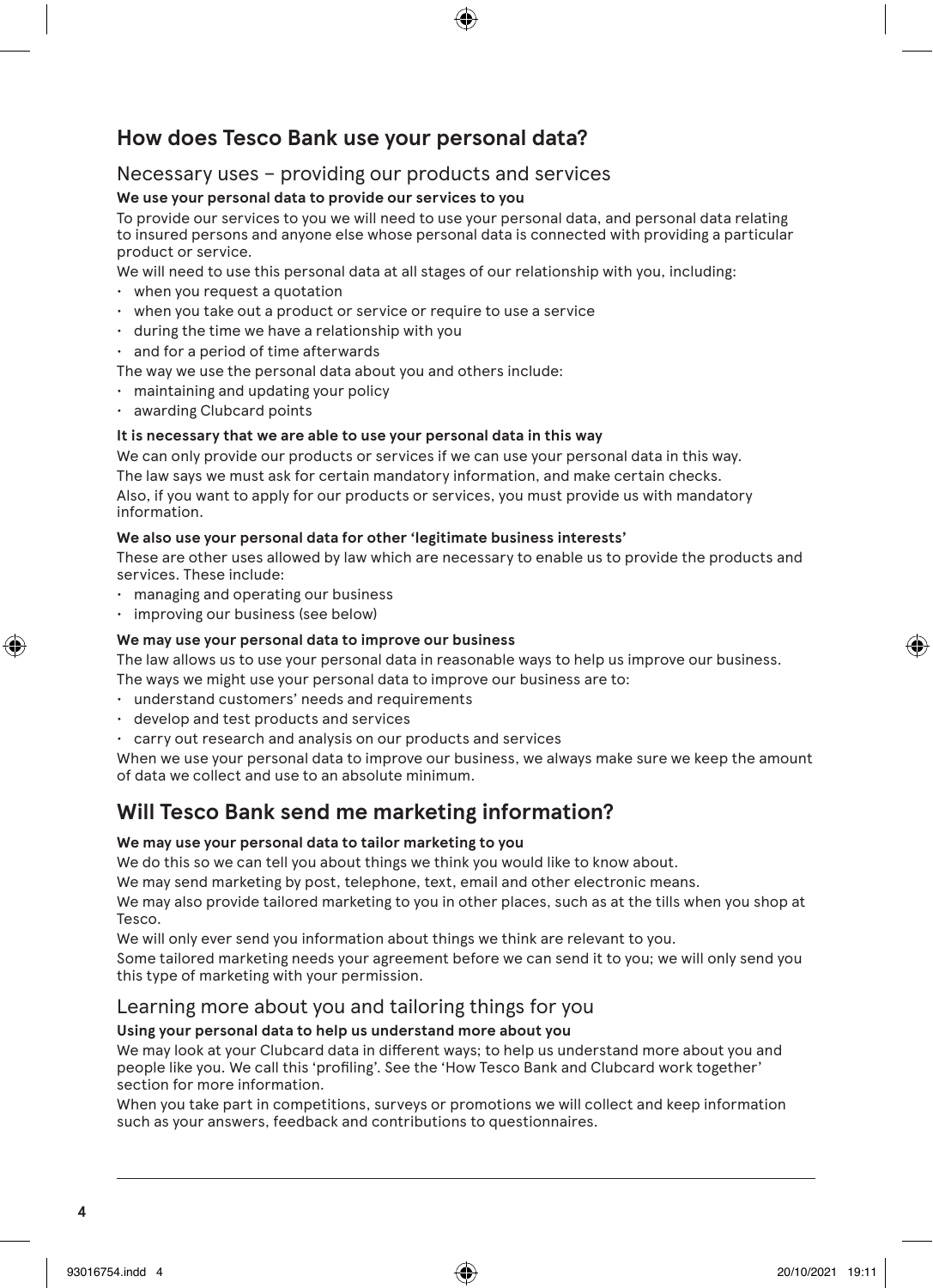### **We may combine different sources of data we know about you**

We may have data about you from several different sources – for example, from your Tesco Bank account, your Tesco Clubcard, and your visits to Tesco Group websites.

The personal data we get from your account can include data about your transactions and how you manage your account.

The personal data we get from your Tesco Clubcard can include data about your shopping habits and the types of things you buy.

The personal data we get from your visits to Tesco Group websites may include data you have given us when requesting a quote, even if you didn't go on to take out a product with us.

### **We may sometimes get data from other external sources**

For example, we may get personal data about you from third parties about when policies are due for renewal. This will only occur where third parties have ensured that passing your personal data to us is permitted by the data protection laws.

**We may combine data from different sources together to tailor marketing information for you** We will only send you information about things we think are relevant to you.

### **We may also use your personal data to tailor online adverts to you**

We will sometimes use your personal data to tailor the adverts you see when you are online. These might be on Tesco Group websites, social media sites, or other sites that sell advertising space.

Personalised adverts show the AdChoices logo: Click the logo to learn more about how online ads are made relevant to you.

Websites where you have an 'account' – such as Gmail or Facebook – will also have their own pages which explain their own information policies.

### **We may use personal data we know about you to offer you tailored products**

We may use personal data we know about you to offer you products we think you might like.

When we do this, we might use data about how you manage your account or policy, including your credit history. We might also combine this with data we know about you from your Tesco Clubcard. Pre-approved offers are based on information we already know about you. When we make you a pre-approved offer, we do not do external credit checks.

We will only ever use your personal data in this way so that we can offer you better deals than you would get if we didn't use that information.

### Opting out

### **You can opt out of us using your personal data for marketing at any time**

We consider that our marketing and profiling activities can be to our mutual benefit as it helps us to ensure that we only tell you about products and services that we believe will be of interest to you. It is in our legitimate interests to ensure we carry out marketing in the most effective way, although we will always ensure that we carry out any direct marketing in line with your marketing preferences. Plus, there will always be an option for you to opt out or say no to us using your personal data for marketing during any application process for our products or services.

### **To opt out, just let us know in one of these ways**

On emails: by clicking 'opt out' or 'unsubscribe' (usually at the bottom of the email). By phone: by calling us on 0345 293 9475. (All our numbers are listed at tescobank.com).

### **How Tesco Bank and Clubcard work together**

### **We use Tesco Bank and Clubcard data together to bring you better offers**

Clubcard data includes your shopping habits and the types of purchases you or your household make.

We use Tesco Bank and Clubcard data together in different ways to tailor our communications and to try to bring you better terms, deals or offers than you would get if we didn't use the information.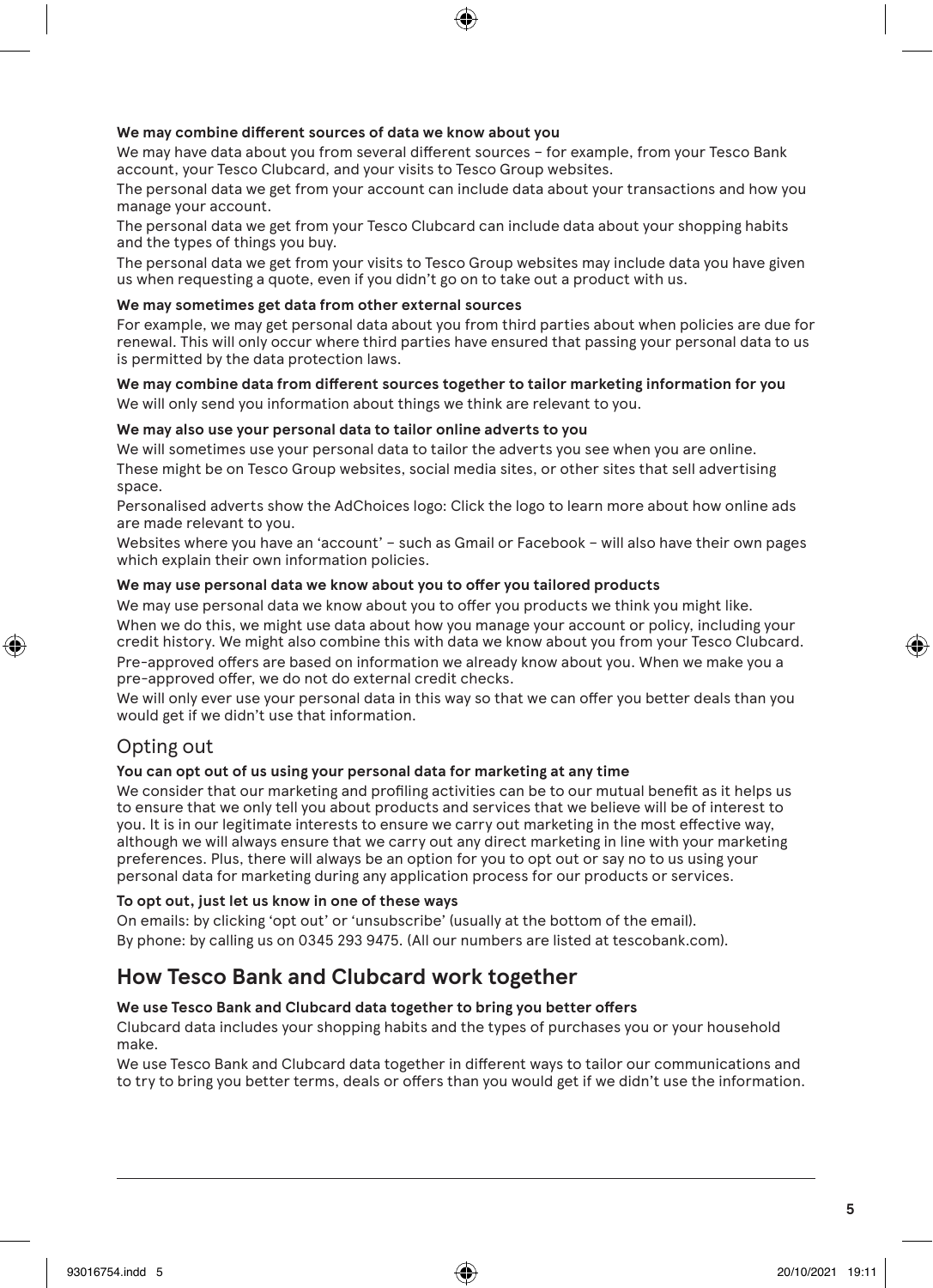### **We try and match you with Clubcards at your address**

We use data that you provide, such as your name and address, to find any Clubcard(s) that are linked to your address. That might be your Clubcard, the Clubcard of other family member(s), or the Clubcard of house or flat-mates.

We may use data about these Clubcard(s) to help us work out what offers we think you might like. When we do this, we will only ever use the Clubcard linked to your address which gives you the best terms, deals or offers.

### **We use your Clubcard data to help us work out whether we can offer you certain products, and what discounts, deals or offers we can make you**

We do this by looking at your Clubcard data in different ways to help us understand more about you (we call this 'profiling'). Profiling includes things such as how likely we think you are to pay back money we lend you, how often you use other Tesco products and services, and how you prefer to shop. Profiling helps us to create a number of 'Clubcard scores', which we can then use as one of the factors in our automated decision-making process.

Because Clubcard profiling allows us to tailor offers specifically for you, this means that different Clubcard customers may get different offers. However, Clubcard customers will always receive better offers than non Clubcard customers.

### **We may calculate a new 'Clubcard score' for you when your policy changes**

We may calculate a new 'Clubcard score' when we give you a quote, or offer you a renewal. We do this so we can make you, as a Clubcard customer, better and/or more tailored offers.

### **How to get more details about how we monitor our automated decision-making**

You have rights relating to automated decision-making.

Information can be found at **www.tescobank.com/help/contact-us**

### **Ongoing use of your Clubcard data**

If you take a product or service from us, we will continue to use your Clubcard data to help us maintain our relationship with you.

# **Who do Tesco Bank share your personal data with?**

### **Why we share your personal data**

In order to provide our products and services to you, it is necessary for us to share information with third parties. For some third parties we need to share your personal data because they provide a service which we do not provide (such as the Insurers or the Add-on Providers). For other third parties, we are required to share your personal data to detect and prevent fraud and other forms of financial crime, to ensure that we are lending responsibly or to ensure that we are meeting our regulatory requirements.

### **Tesco Bank will only share your personal data**

- where we have your permission
- where the law says we must
- $\cdot$  where sharing the personal data meets the requirements of the data protection laws

Whenever we share data, we only share the amount necessary to achieve the objective of the sharing.

### **Tesco Bank will only share your personal data with these people:**

- with anyone you nominate to act on your behalf
- with regulatory bodies and authorities
- with the insurers shown on your policy schedule
- with other companies, (if we are, or are considering, transferring the rights and obligations we have with you)
- with another pet insurer, if we have invited you to renew your pet insurance with them
- with Tesco Group and Tesco stores, in connection with your Clubcard (for example, to allocate points or discounts, or where you have agreed to receive marketing)
- with other Tesco Group companies. **www.tescoplc.com/about-us/**
- with our market research agency to contact you with relevant surveys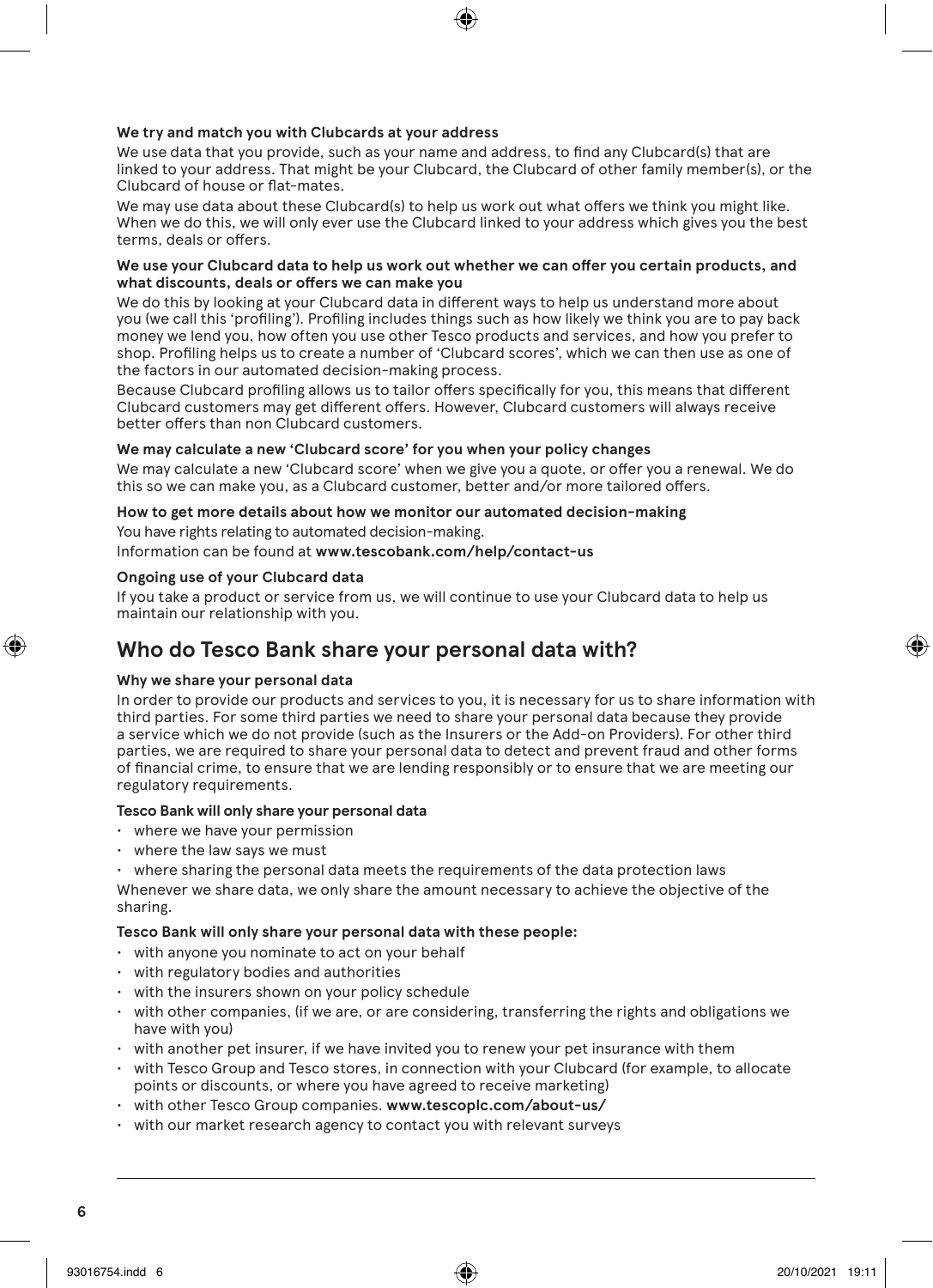# **How does Tesco Bank handle sensitive personal data?**

### **When we need to use sensitive personal data**

Sometimes we will need to ask you for sensitive personal data. For example, when dealing with an insurance policy, you might need to tell us about a medical condition. If required, to comply with data protection laws, we will ask for your explicit consent to use this data (data protection laws call this 'special category data' or 'sensitive personal data').

### **How we handle data about special circumstances**

We handle data about any special circumstances as carefully and confidentially as any other data we hold about you. This includes data about things you tell us so that we are able to provide you with additional assistance (e.g. if you are hard of hearing) and also information that laws or regulations say we must record (for example, if any underlying medical condition has led to you appointing a Power of Attorney).

### **How does Tesco Bank use your personal data to contact you?**

### **We will contact you in a variety of different ways**

We may contact you by phone/post/email and SMS. If you have given us an email address or mobile number, we might also use these to contact you with servicing messages about your application or account (for example, to keep you updated about how your application is going) and for ongoing account management.

### **We keep confidential data to a minimum via email and text**

This is because emails and texts are less secure. (You should never send us any confidential data via email or text.)

### **Sending your personal data to other countries**

### **We will only send your personal data outside the EEA if we know it will be well protected**

Sometimes we might send your personal data to another country if, for example, our service provider has a data centre overseas.

All countries within the EEA have broadly the same data protection laws. Before sending your personal data outside the EEA, we check that the recipient will be able to keep your personal data secure and that:

- the EU Commission confirms that the recipient is established in a country which offers essentially equivalent protection to that provided within the EEA; or
- it is to a private US company that has self-certified with the Privacy Shield

If neither of these apply, then we ask the recipient to sign the EU Commission's 'model contract'. This means they must meet EU standards of data protection.

When your personal data is in another country, it may be accessed by law enforcement agencies in those countries. They do this to detect and prevent crime, or because the law says they must. For more information about sending your personal data overseas, you can write to: The Data Protection Officer, Tesco Bank, PO BOX 27009, Glasgow, G2 9EZ

# **How long does Tesco Bank keep your personal data for?**

### **We keep your personal data for a reasonable period only**

How long we keep your personal data will depend on:

- what type of product or service we are providing for you
- how long laws or regulations say we must
- what we need for fraud and other financial crime prevention
- what we need to lend responsibly
- other legitimate business reasons (for example because we need to respond to a complaint or legal claim)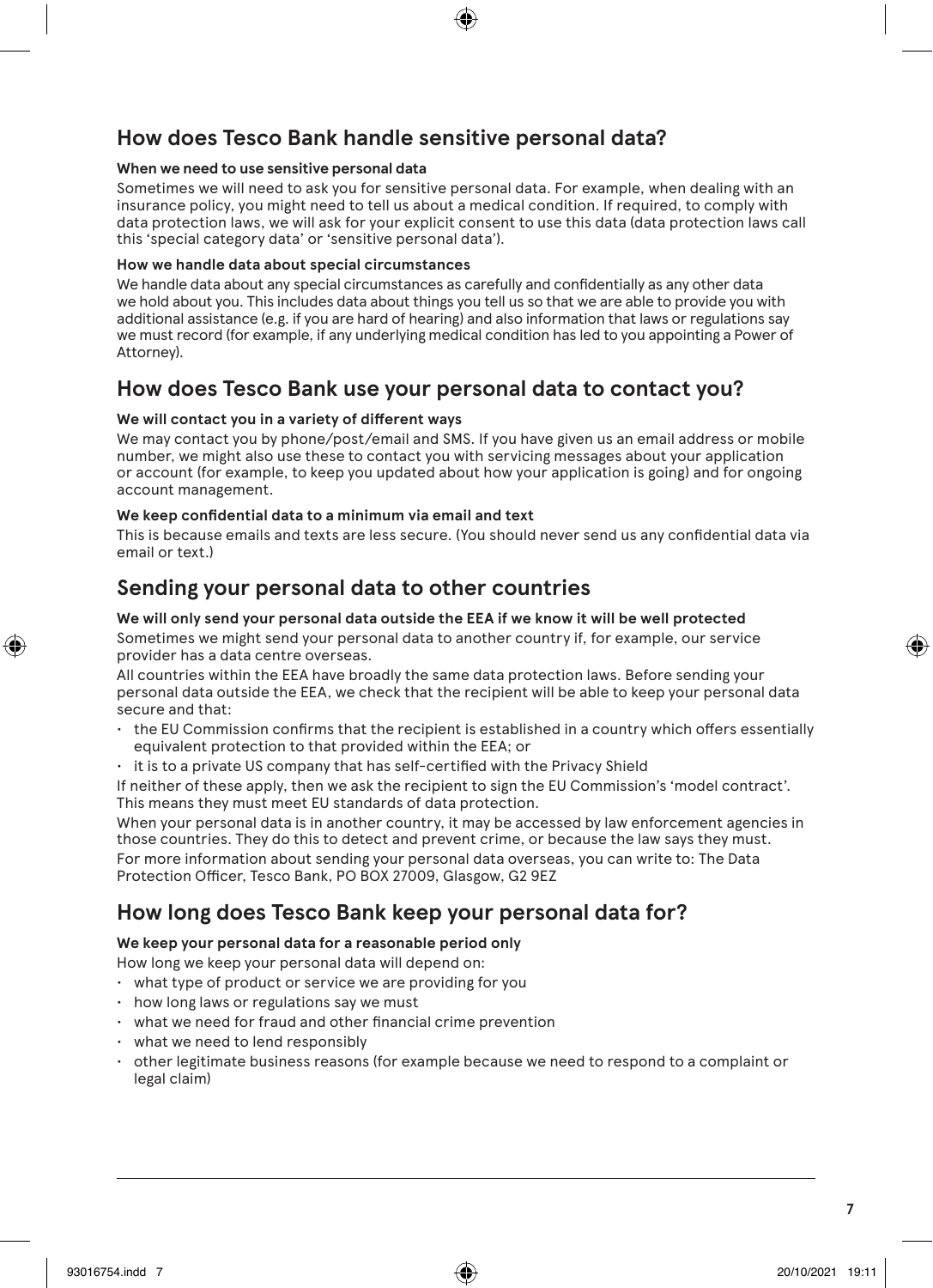### **How long do we keep data when you no longer use our services?**

We keep your personal data once your insurance policies have lapsed for up to 10 years.

### **When you have applied but not taken out a product**

We keep insurance quote data for up to 7 years. We do this to help us understand more about you, to help develop our products and services, and to protect you and us against fraud and other forms of financial crime. We may also use this information if you apply for a product again in the future.

### **For marketing purposes**

We keep your personal data for 3 years after your last activity with us.

### **Will you ever keep my data for longer than these periods?**

In some cases, we may retain your personal data for longer than the periods stated above where it is needed for an ongoing investigation, legal proceedings, insurance claims, an outstanding audit or for our legitimate business purposes. We will only retain the personal data that is necessary for these purposes and will aim to delete or anonymise data that is unnecessary for these purposes within the periods stated above wherever possible.

### **What happens if Tesco Bank changes how we use your personal data?**

### **We will contact you if there are any important changes to how we use your personal data**

If we think it's a change you would not expect, we will let you know.

### **Some changes might need your consent, or need you to opt out**

If this is the case, we will always wait until you have let us know your decision before making any changes to the way that we use your personal data.

# **Your rights**

### **You have the right to know what data we hold about you**

This is called your 'subject access right'.

### **The law says that you are entitled to see what data we hold about you**

If you ask us for this, we will give you access or send you a copy of all the personal data we hold about you. (There are a few exceptions to this, such as access to personal data about third parties).

#### **If you want a copy of your personal data, please use the 'subject access' form**

You can find the form on our Privacy Notice page at: **www.tescobank.com/help/privacy-andcookies**

We will respond to your request within one month.

We may get in touch sooner if we need extra information to help us find your personal data, or to verify your identity.

### **Information about insurance claims is held by RSA**

If you want to see what data RSAs hold, you need to contact them directly.

You have the right to have the personal data you have provided to us supplied to you in an easily transferable digital format.

This is known as the 'right to data portability'.

This means you can ask us to send your personal data in this format to you, or to another organisation (for example, another bank or insurer).

### **You have the right to change or amend your personal data**

If you think any of the personal data we hold about you is incorrect or incomplete, let us know and we will change it.

#### **You have the right to stop us using, restrict us using, or request that we erase the personal data we hold about you**

If you want us to stop using, or restrict our use of, your personal data, or you want us to erase it entirely, please let us know. There are times when we may not be able to do this – for example, if the information is related to an existing or recently expired contract between you and us, or if the law says we need to keep your personal data for a certain amount of time.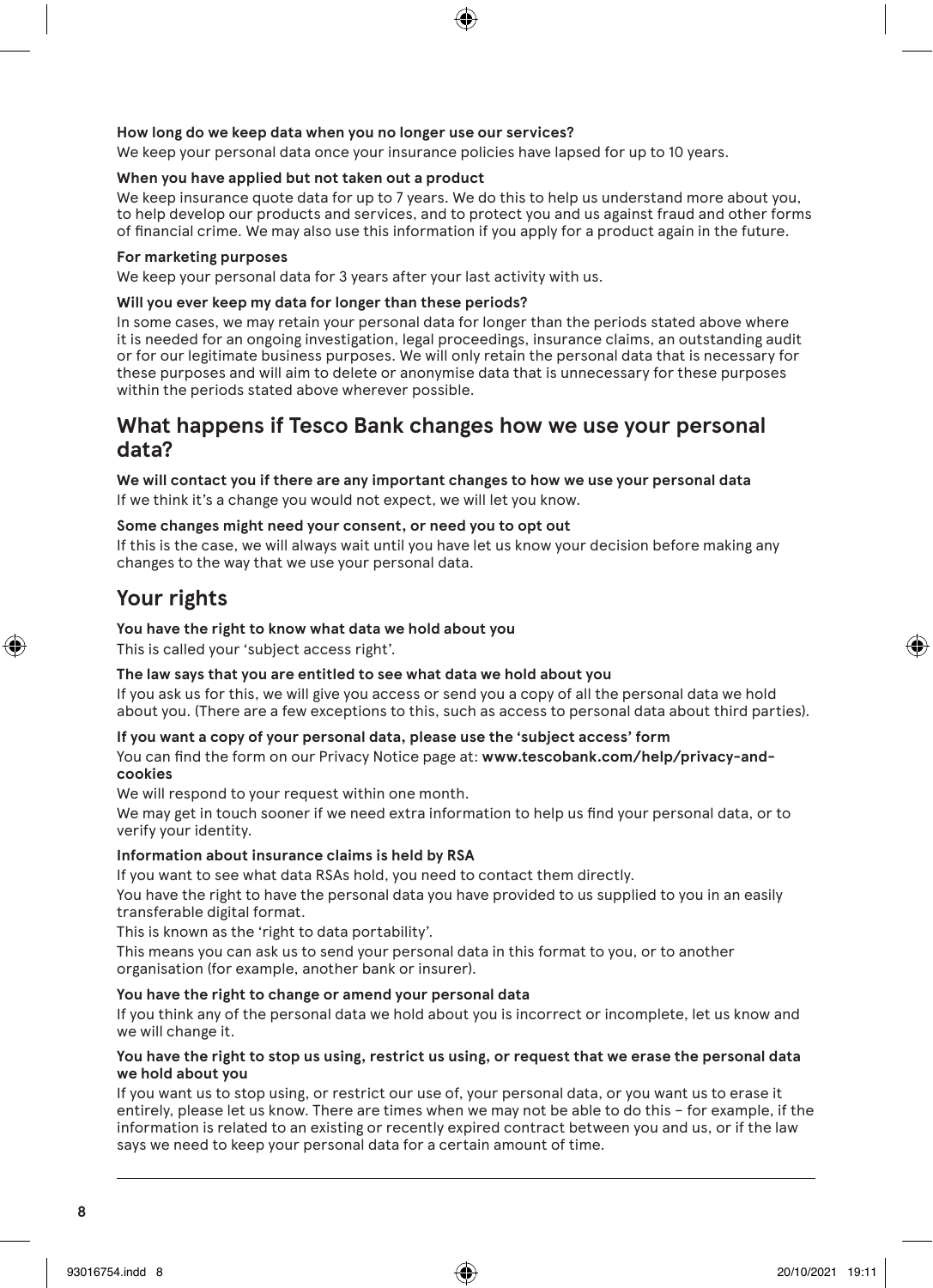### **You have the right to withdraw your consent at any time**

Sometimes we need your consent to process your personal data. If you have given consent, you can change your mind and withdraw it. To do this, get in touch by using the relevant contact details from our website.

However, we do not always need your consent to use your personal data. There is some information this doesn't apply to. For instance;

- the information we need in order to provide your product or service
- the information that it's necessary we have in order to run our business or to provide the products or services in a more effective way (known as the "legitimate interests" condition), or
- the information the law says we must collect and use

### **Contact us for more information about how we handle your personal data**

If you have concerns about how we handle your personal data, or just want more details, please call us (see contact us section on our website) or write to the address below. We will try and sort things out as quickly as we can. Our address is: The Data Protection Officer, Tesco Bank, PO BOX 27009, Glasgow, G2 9EZ

### **For more data about your rights, visit the Information Commissioner's Office website**

The Information Commissioner's Office is the UK's independent authority set up to uphold information rights, and promote data privacy for individuals. Their website is **www.ico.org.uk**

If you have a complaint or concern about how we have handled your personal data and we have not been able to sort it out to your satisfaction, you have the right to lodge a complaint with the ICO.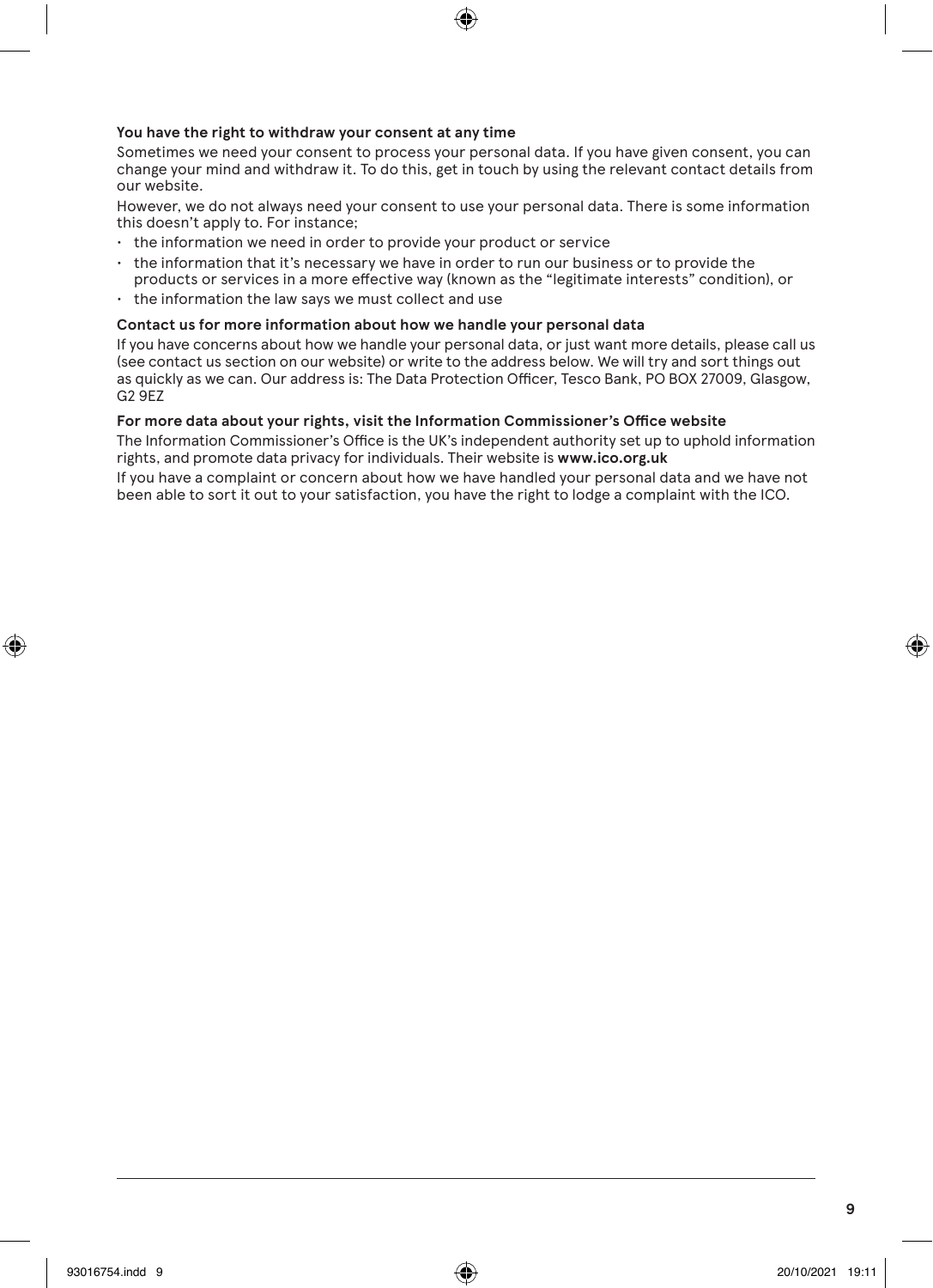# **Royal & Sun Alliance (RSA) Privacy Notice**

Your privacy is important to us and we are committed to keeping it protected. We have created this Customer Privacy Notice which will explain how we use the information we collect about you and how you can exercise your data protection rights. This Privacy Notice will help you understand the following:

#### **Who are we?**

We are Royal & Sun Alliance Insurance Ltd (RSA), we provide commercial and consumer insurance products and services under a number of brands. We also provide insurance services in partnership with Tesco Personal Finance (trading as Tesco Bank).

### **Why do we collect and use your personal information?**

As an insurer, we need your personal information to understand the level of insurance cover you require. We'll use this information (e.g. your name, address, telephone number and email address) to communicate with you.

We need to use your information to create a quote for you, allowing you to buy insurance products from us. When buying a product from us, you'll also need to provide us with details about the pet you wish to be covered by the insurance.

Once you become a customer, we'll need to take your payment details to set up your cover. This could be direct debit, credit or debit card information. To service your policy, we might contact you via our website, emails, telephone calls or post. When using these services we might record additional information, such as passwords, online identifiers and call recordings.

If you need to claim against your insurance policy, we will need to collect information about the incident and this may be shared with other selected companies to help process the claim. If other people are involved in the incident, we may also need to collect additional information about them which can include special categories of personal data (e.g. injury and health data).

Data protection laws require us to meet certain conditions before we are allowed to use your personal information in the manner described in this Privacy Notice. To use your personal information, we will rely on one or more of the following grounds:

- Performance of contract: We need to use your personal information in order to provide you with the policy (which is a contract of insurance between you and us), and perform our obligations under it (such as making payments to you in respect of a claim made under the policy).
- Consent: In certain circumstances, we may need your consent unless authorised by law in order to use personal information about you which is classed as "special categories of personal data".
- Necessity to establish, exercise or defend legal claim: If you, or we, bring a legal claim (e.g. a court action) against the other, we may use your information in either establishing our position, or defending ourselves in relation to that legal claim.
- Compliance with a legal obligation: Where laws or regulations may require us to use your personal information in certain ways.
- Legitimate Interests: We will also process your personal information where this processing is in our "legitimate interests". When relying on this condition, we are required to carry out a balancing test of our interests in using your personal information (for example, carrying out market research), against the interests you have as a citizen and the rights you have under data protection laws. The outcome of this balancing test will determine whether we can use your personal information in the ways described in this Privacy Notice. We will always act reasonably and give full and proper consideration to your interests in carrying out this balancing test.

### **Where else do we collect information about you?**

Where possible, we'll collect your personal information directly from you. However, on occasion we may receive details about you from other people or companies. For example, this might happen if:

- It was supplied to us when you purchased an insurance product or service that is provided by us in partnership with other companies; or
- It was lawfully collected from other sources (e.g. Claims and Underwriting Exchange) to validate the information you have provided to us.

We request those third parties to comply with data protection laws and to be transparent about any such disclosures. If you would like some further information, please contact us.

### **Will we share your personal information with anyone else?**

We do not disclose your information outside of RSA except:

• Where we need to check the information you gave to us before we can offer you an insurance product;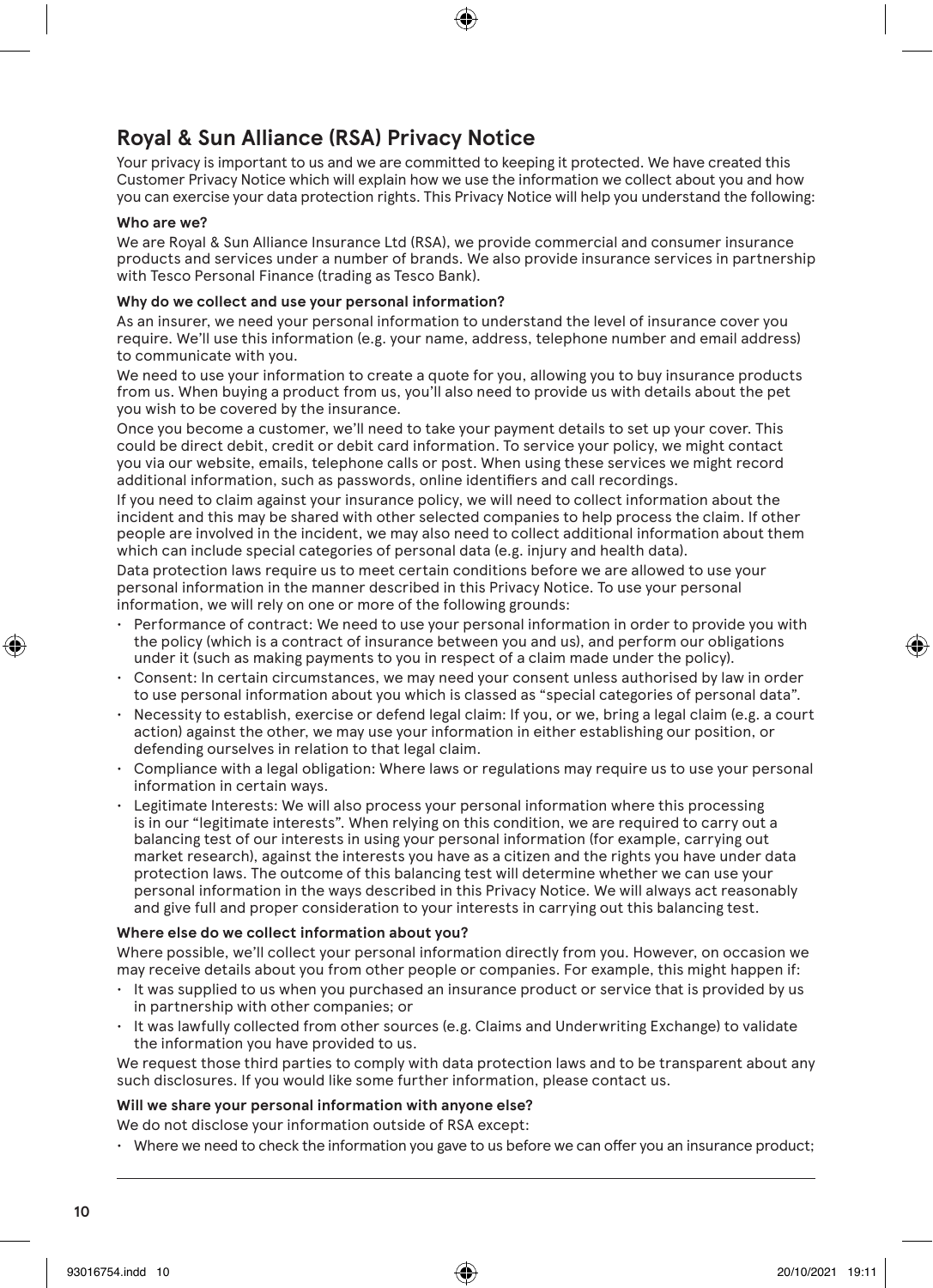- Where we are required or permitted to do so by law or relevant regulatory authority (e.g. fraud detection/prevention);
- Where we provide insurance services in partnership with other companies;
- In the event that we are bought or we sell any business or assets, in which case we will disclose your personal information to the prospective buyer of such business or assets;
- As required to enforce or apply this Privacy Notice, or the contract of insurance itself;
- Within our group for administrative purposes;
- If we appoint a third party to process and settle claims under the policy on our behalf, in which case we will make your personal information available to them for the purposes of processing and settling such claims;
- With our third party service providers (including hosting/storage providers, research agencies, technology suppliers etc.);
- With our reinsurers (and brokers of reinsurers) in connection with the normal operation of our business;

Sometimes your personal information may be sent to other parties outside of the European Economic Area (EEA) in connection with the purposes set out above. We will take all reasonable steps to ensure that your personal information is treated securely and in accordance with this Privacy Notice, and in doing so may rely on certain "transfer mechanisms" such as the EU-US Privacy Shield, and the standard contractual clauses approved by the European Commission. If you would like further information please contact us.

### **Which decisions made about you will be automated?**

Before we can offer you an insurance product or service, we may need to conduct the following activities, which involve automated (computer based) decision-making:

- Pricing and Underwriting: this process calculates the insurance risks based on the information that you have supplied. This will be used to calculate the premium you will have to pay.
- Automated Claims: some small claims may qualify for automated processing, which will check the information you provide, resulting in a settlement or rejection of your claim.

The results of these automated decision-making processes may limit the products and services we can offer you. If you do not agree with the result, you have the right to request that we perform a manual reassessment using the same information that you originally provided. If you wish to do so please contact us.

### **For how long will we keep your information?**

Your personal information will be retained under one or more of the following criteria:

- Where the personal information is used to provide you with the correct insurance cover, which will be kept as long as it is required to fulfil the conditions of the insurance contract.
- Where the use of your personal information for a specific purpose is based on your consent, it will be kept for as long as we continue to have your consent.
- Where, for a limited period of time, we are using some of your information to improve the products or services we provide.
- For as long as your information is required to allow us to conduct fraud and/or criminal checks and investigations.

#### **Your information is incorrect what should you do?**

If you hold a product or service with us and think that the information we hold about you is incorrect or incomplete, please contact us and we will be happy to update it for you.

#### **What are your rights over the information that is held by RSA?**

We understand that your personal information is important to you, therefore you may request the following from us to:

- 1. Provide you with details about the personal information we hold about you, as well as a copy of the information itself in a commonly used format. [Request Ref: DSR 1]
- 2. Request your personal information be deleted where you believe it is no longer required. Please note however, we may not be able to comply with this request in full where, for example, you are still insured with us and the information is required to fulfil the conditions of the insurance contract. [Request Ref: DSR 2]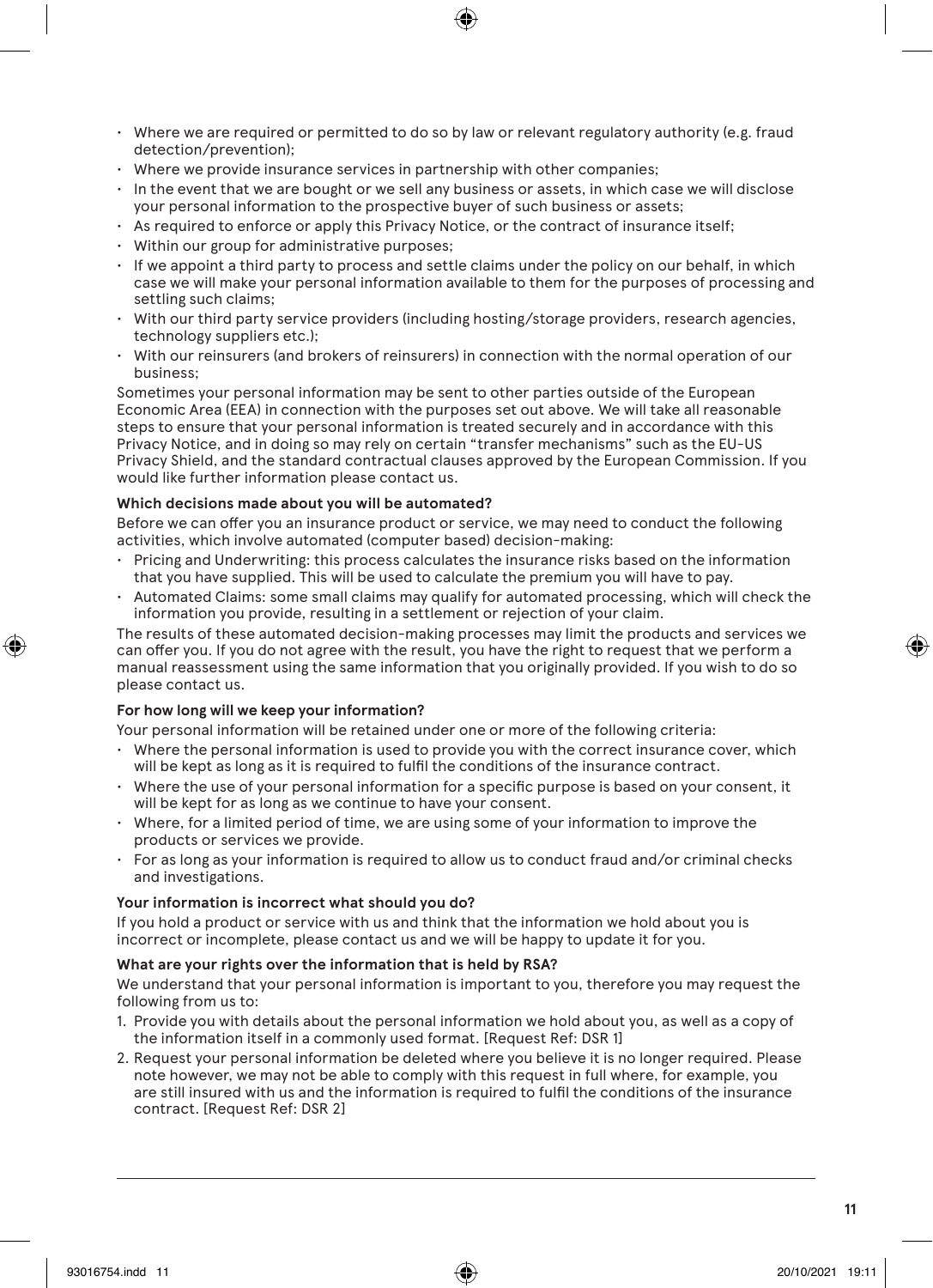- 3. Request the electronic version of the personal information you have supplied to us, so it can be provided to another company. We would provide the information in a commonly used electronic format. [Request Ref: DSR 3]
- 4. Request to restrict the use of your information by us, under the following circumstances [Request Ref: DSR 4]:
	- a. If you believe that the information we hold about you is inaccurate, or;
	- b. If you believe that our processing activities are unlawful and you do not want your information to be deleted.
	- c. Where we no longer need to use your information for the purposes set out in this Privacy Notice, but it is required for the establishment, exercise or defence of a legal claim.
	- d. Where you have made an objection to us (in accordance with section 5 below), pending the outcome of any assessment we make regarding your objection.
- 5. Object to the processing of your data under the following circumstances [Request Ref: DSR 5]:
	- a. Where we believe it is in the public interest to use your information in a particular way, but you disagree.
	- b. Where we have told you we are using your data for our legitimate business interests and you believe we shouldn't be (e.g. you were in the background of a promotional video but you did not agree to be in it.)

In each case under section 5 above, we will stop using your information unless we can reasonably demonstrate legitimate grounds for continuing to use it in the manner you are objecting to.

If you would like to request any of the above, please contact us and submit a written request, including the request reference (e.g. DSR 1), as this will speed up your request. To ensure that we do not disclose your personal information to someone who is not entitled to it, when you are making the request we may ask you to provide us with:

- Your name;
- Address(es);
- Date of birth;
- Any policy IDs or reference numbers that you have along with a copy of your photo identification.

All requests are free of charge, although for requests for the provision of personal information we hold about you (DSR1) we reserve the right to charge a reasonable administrative fee where, we believe an excessive number of requests are being made. Wherever possible, we will respond within one month from receipt of the request, but if we don't, we will notify you of anticipated timelines ahead of the one month deadline.

Please note that simply submitting a request doesn't necessarily mean we will be able to fulfil it in full on every occasion – we are sometimes bound by law which can prevent us fulfilling some requests in their entirety, but when this is the case we will explain this to you in our response.

#### **Our Privacy Notice**

If you have any queries regarding our Privacy Notice please contact us and we will be happy to discuss any query with you. Our Privacy Notice will be updated from time to time so please check it each time you submit personal information to us or renew your insurance policy.

#### **How you can contact us about this Privacy Notice?**

If you have any questions or comments about this Privacy Notice please contact: The Data Protection Officer RSA Bowling Mill Dean Clough Industrial Park Halifax HX3 5WA

You may also email us at **crt.halifax@uk.rsagroup.com**

### **How you can lodge a complaint?**

If you wish to raise a complaint on how we have handled your personal information, please send an email to **crt.halifax@uk.rsagroup.com** or write to us using the address provided. Our Data Protection Officer will investigate your complaint and will give you additional information about how it will be handled. We aim to respond in a reasonable time, normally 30 days.